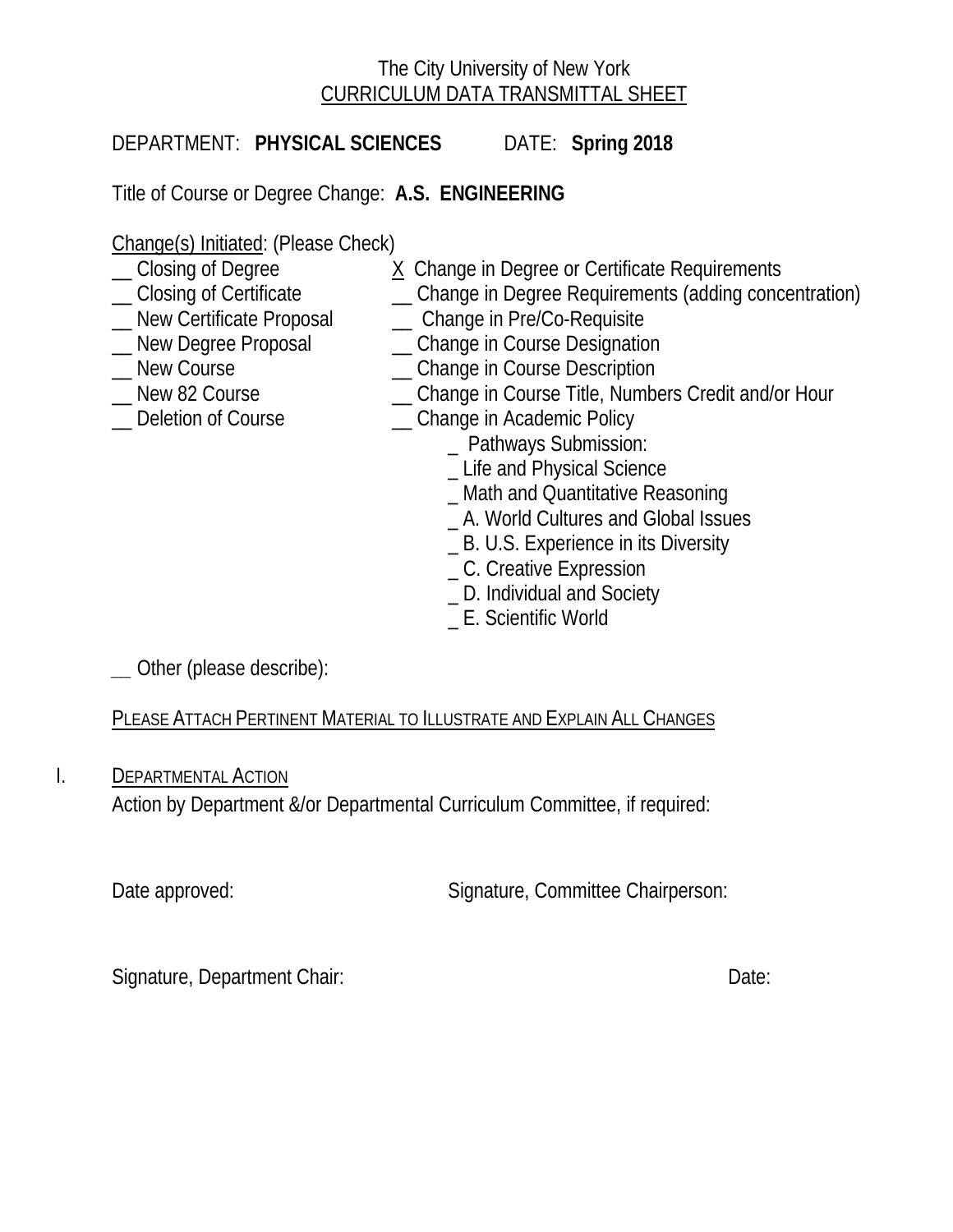Appended are:

- 1. Proposed Degree Requirements A.S. Physics
- 2. Proposed 4 semester Degree Map A.S. Physics
- 3. List of Proposed Changes A.S. Physics
- 4. Current catalog description A.S. Physics (Marked-up to show add/drop changes)
- 5. Proposed catalog description A.S. Physics

# Reason for Changes:

Comport with CUNY Degree and Academic Standards policies memo of 20 July 2016 requiring degree to be 60 credits including all pre-requisites and completed 4 semesters.

A.S. Engineering Sciences has an exemption from the 60 credit limit, however changes must be made to comport with change made to comport with CUNY Degree and Academic Standards policies memo of 20 July 2016.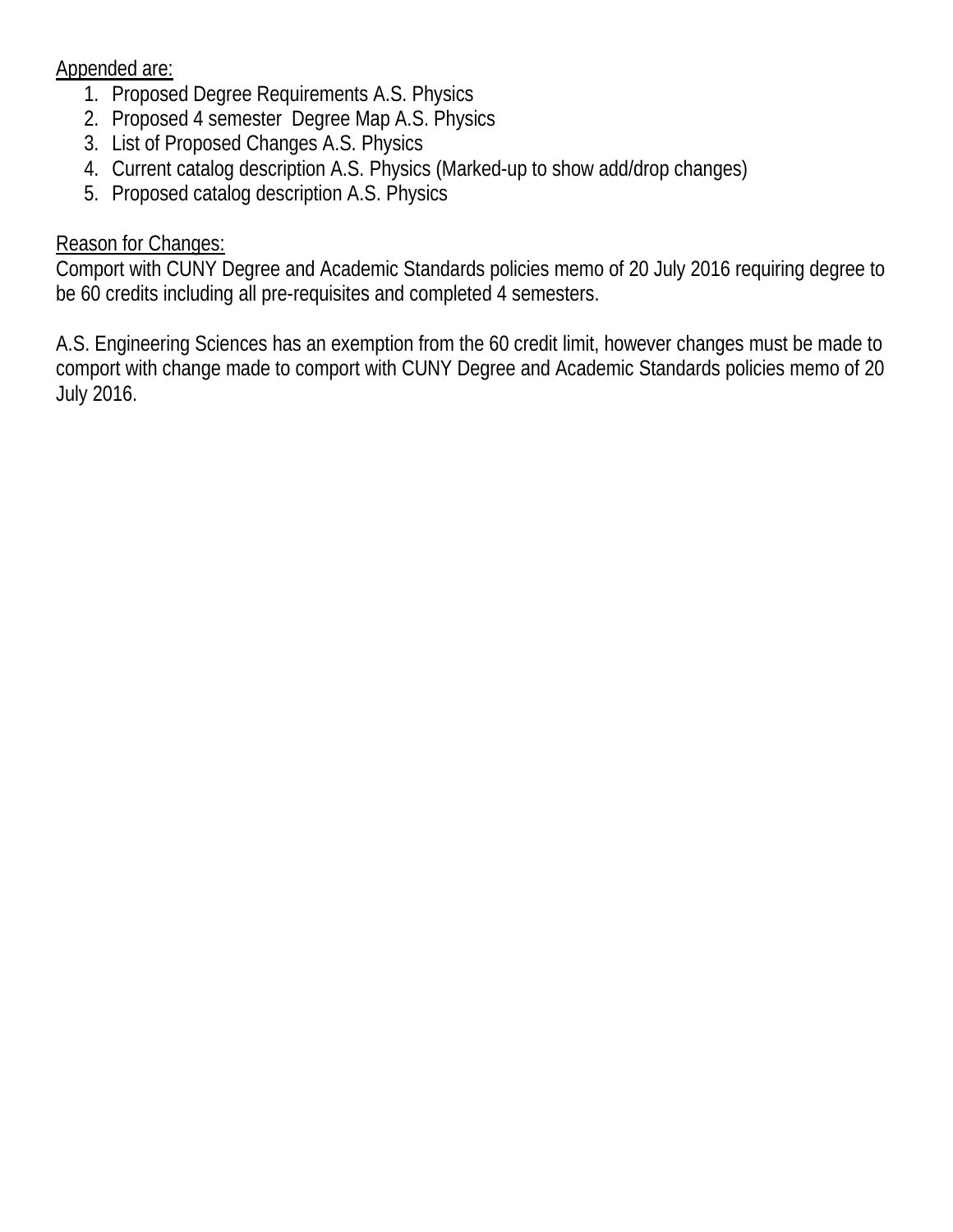## **Degree Requirement A.S. ENGINEERING**

**CUNY's General Education requirements:** [excluding math and science requirement] One year of English Composition: ENG 12 & ENG 24 (6 crs.) Group A: One semester World (3 crs.) Group B: One semester United States (3 crs.) Group C: One semester Creative (3 crs.) Group D: One semester Individual (3 crs.)

 $\overline{\phantom{a}}$  , and the contract of the contract of the contract of the contract of the contract of the contract of the contract of the contract of the contract of the contract of the contract of the contract of the contrac

## **Department Major Requirements**

# **Physical Sciences Requirements:**

CHM 1100 – General Chemistry I (4 crs.) CHM 1200 – General Chemistry II (4 crs.) EGR 2100 –Engineering Design (3 crs.) EGR 2200 –Electrical Engineering (3 crs.) EGR 2300 –Engineering Thermodynamics (3 crs.) PHY 1300 – Advanced General Physics I (4 crs.) PHY 1400 – Advanced General Physics II (4 crs.)

## **Mathematics Requirements:**

CS 1200 -- Computing (4 crs) MAT 9900 – Pre-Calculus (3 crs) MAT  $1500 -$  Calculus I (3 crs) MAT 1600 – Calculus II (3 crs) MAT 2100 – Calculus III (3 crs.) MAT 5600 – Linear Algebra (3 crs.) MAT 5500 – Differential Equations (3 crs.)

# **Elective Credits**

 *18 credits*

 *25 credits*

*22 credits*

 *0 credits*

*Total 65 credits*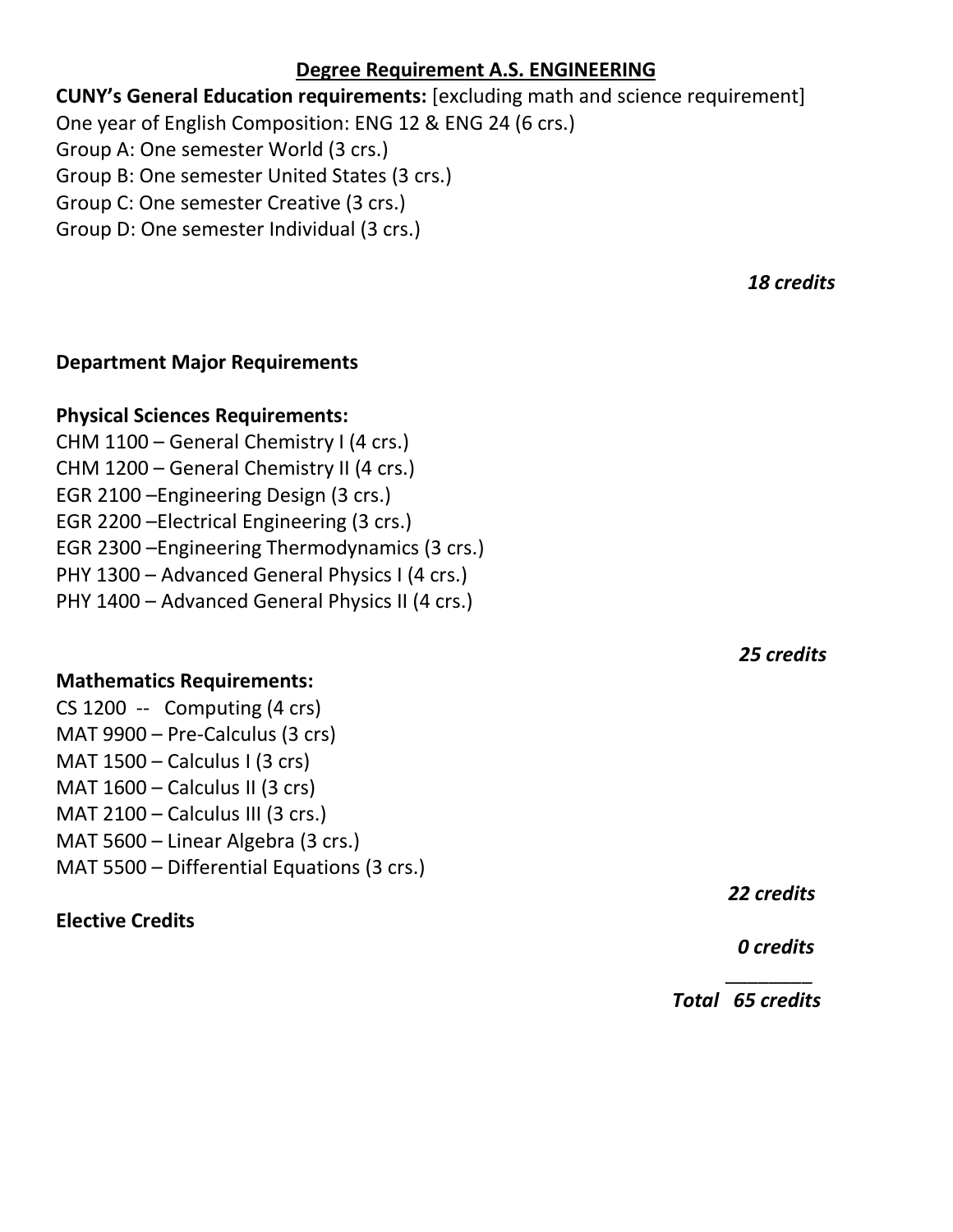# **AS ENGINEERING Degree Map**

| CHM, ENG, MAT development (if required)<br>0 crs. |                                       |        |  |                                                             |        |
|---------------------------------------------------|---------------------------------------|--------|--|-------------------------------------------------------------|--------|
| <b>Semester 1 (16 Credits)</b>                    |                                       |        |  | Semester 2 (17 Credits)                                     |        |
| $\bullet$                                         | CHM11 Chemistry I                     | 4 crs. |  | CHM12 - Chemistry II                                        | 4 crs. |
| $\bullet$                                         | MAT 9900 Pre-Calculus                 | 3 crs  |  | EGR 2100 – Engineering Design                               | 3 crs. |
| $\bullet$                                         | <b>ENG12 - English Composition II</b> | 3 crs. |  | • PHY13 Advanced Physics II                                 | 4 crs. |
|                                                   | Group A or B or C or D                | 3 crs. |  | MAT 1500 Calculus I                                         | 3 crs  |
| $\bullet$                                         | Group A or B or C or D                | 3 crs. |  | <b>ENG24 - English Composition II</b>                       | 3 crs. |
| Semester 3 (17 credits)                           |                                       |        |  |                                                             |        |
|                                                   |                                       |        |  |                                                             |        |
| $\bullet$                                         | PHY14 - Advanced Physics I            | 4 crs. |  | Semester 4 (15 credits)<br><b>EGR 22--Electric Circuits</b> | 3 crs. |
| $\bullet$                                         | <b>EGR 22--Thermodynamics</b>         | 3 crs. |  | MAT $21 -$ Calculus III                                     | 3 crs. |
| $\bullet$                                         | CS 1200 - Computing                   | 4 crs. |  | MAT 55 - Differential Equations                             | 3 crs. |
|                                                   | <b>MAT16-Calculus II</b>              | 3 crs. |  | MAT 56 – Linear Algebra                                     | 3 crs. |
|                                                   | Group A or B or C or D                | 3 crs. |  | Group A or B or C or D                                      | 3 crs. |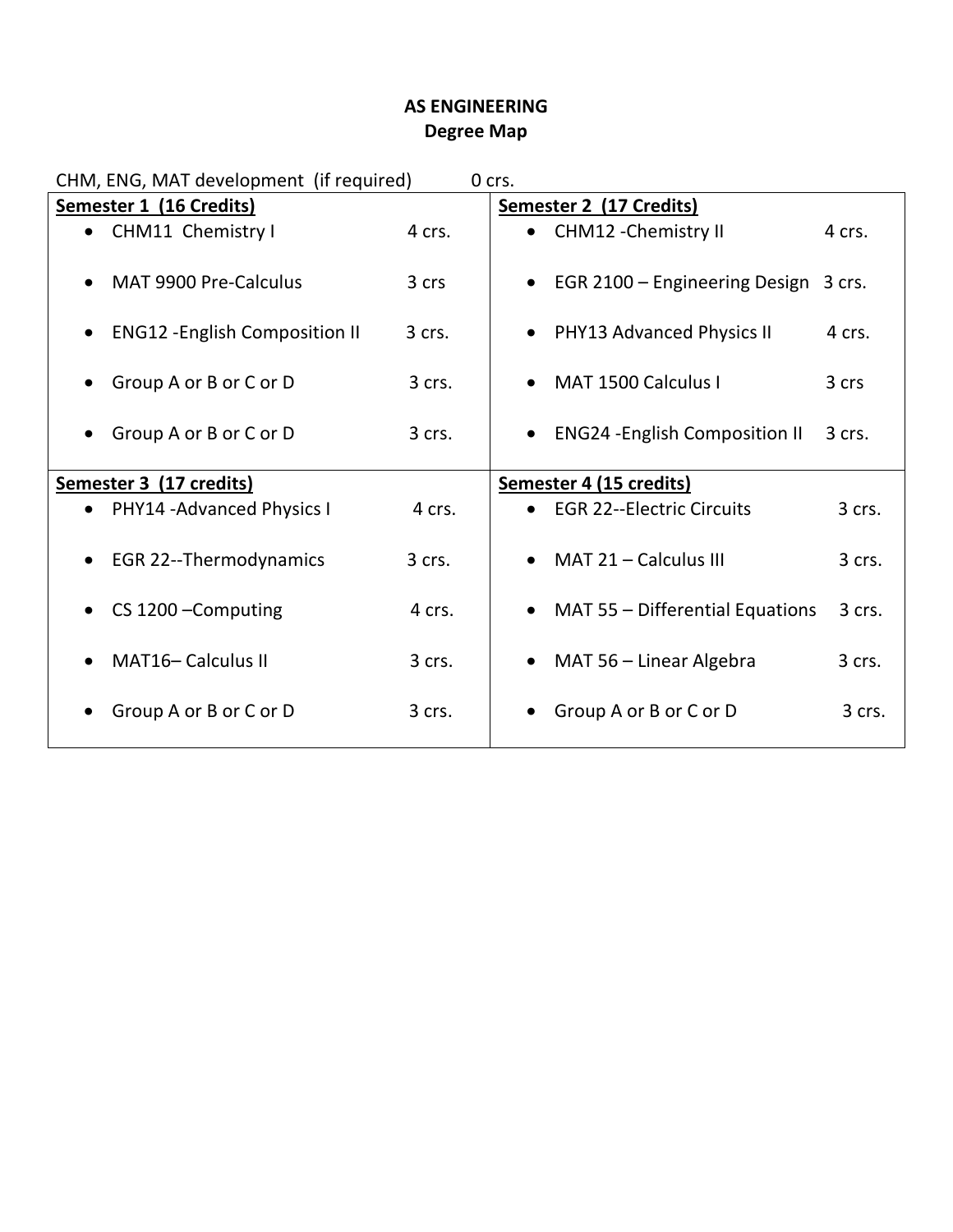# **CURRENT**

### **A.S. ENGINEERING SCIENCE**

ACADEMIC DEPARTMENT: Physical Sciences

HEGIS: 5609.00 PROGRAM CODE: 87212 CHAIRPERSON: Dr. John Mikalopas OFFICE LOCATION: S-243 TELEPHONE: (718) 368-5746

The curriculum presented here applies to students who started the major in Fall 2017 or Spring 2018. If you enrolled as a matriculant prior to that, please see the *College Catalog* for the year you started the major as a matriculant for the curriculum requirements that apply to you.

### *Consultation with the Program Advisor is required.*

### **Learning Outcomes:**

Upon successful completion of the Engineering Science degree program requirements, graduates will:

- 1. employ mathematics, science, and computing techniques to support the study and solution of engineering problems
- 2. understand the principles and methods of engineering
- 3. demonstrate practical skills in modern laboratory techniques, methods, instrumentation, and data analysis
- 4. communicate clearly their understandings of engineering and of their specific activity in the field orally and inwriting
- 5. understand the importance of professional and ethical responsibilities of engineers
- 6. recognize environmental constraints and safety issues in engineering
- 7. exhibit good teamwork skills and serve as effective members of teams
- 8. be prepared for a lifetime of continuing education

### **College Requirements:**

Successful completion of CUNY Assessment Tests in Reading, Writing, and ACCUPLACER CUNY Assessment Test in Math with passing examination scores, unless otherwise exempt, or developmental courses may be required.

### **Civic Engagement Experiences:**

Two (2) Civic Engagement experiences satisfied by Civic Engagement Certified or Civic Engagement Component courses or approved outside activity.

### **Writing Intensive Requirement:**

One (1) Writing Intensive course in any discipline is required. Participation in a Learning Community that includes ENG 1200 or ENG 2400 also satisfies this requirement.

## *Refer to course descriptions for prerequisite, corequisite and/or pre-corequisite requirements* DROP: Required Core (4 Courses, 14 Credits):

## **ADD: Required Core (4 Courses, 13 Credits):**

**When Required Core Courses are specified for a category, they are required for the major**

ENG 1200 Composition I (3 crs.)

ENG 2400 Composition II (3 crs.)

Mathematical & Quantitative Reasoning Course\*

### DROP: MAT 1500 – Calculus I (4 crs.)

## **ADD: MAT 99 Pre-Calculus(3crs)**

Life & Physical Sciences Course\* - CHM 1100 - General Chemistry I (4 crs.)

\*This program has a waiver to require particular courses in the Common Core, otherwise more than the minimum credits for the degree may be necessary.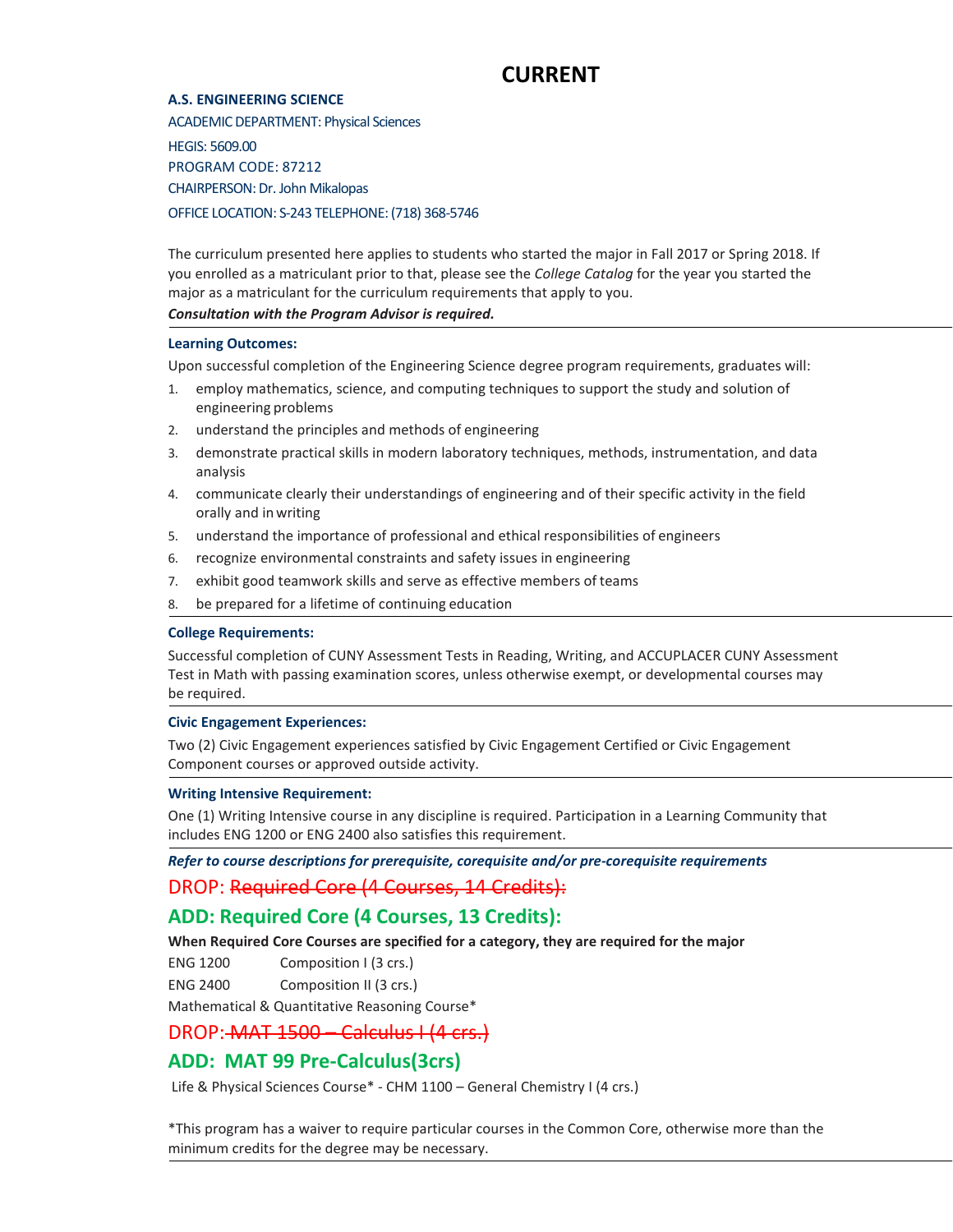### **Flexible Core (6 Courses, 20 Credits):**

**When Flexible Core Courses are specified for a category, they are required for the major** One course from each Group A to D (Group E is satisfied by the courses shown.)

- A. World Cultures and Global Issues Designated Course
- B. U.S. Experience in its Diversity Designated Course
- C. Creative Expression Designated Course
- D. Individual and Society Designated Course
- E. Scientific World Designated Courses\*

DROP: MAT 1600 – Calculus II (4 crs.)

## **ADD: PHY 1300 – Advanced General Physics I (4 crs.)**

CHM 1200 – General Chemistry II (4 crs.)

\*This program has a waiver to require particular courses in the Common Core, otherwise more than the minimum credits for the degree may be necessary.

*No more than two courses can be selected from the same discipline*

DROP:

**Major Requirements (9 Courses, 32 Credits):**

**MAT 2100 – Calculus III (4 crs.)**

**MAT 5500 – Differential Equations (3 crs.)** 

**MAT 5600 – Linear Algebra (4 crs.)**

**CS 1200 – Introduction to Computing (4 crs.)** 

**PHY 1300 – Advanced General Physics I (4 crs.)** 

**PHY 1400 – Advanced General Physics II (4 crs.)** 

**EGR 2100 – Engineering Design (3 crs.)**

**EGR 2200 – Introduction to Electrical Engineering (3 crs.)**

**EGR 2300 – Introduction to Engineering Thermodynamics (3 crs.)**

ADD:

**Additional Department Degree Requirements:** 

**Physical Science Requirements (4 Courses, 13 Credits):**

**PHY 1400 – Advanced General Physics II (4 crs.)** 

**EGR 2100 – Introduction to Engineering Design (3 crs.)**

**EGR 2200 – Introduction to Electrical Engineering (3 crs.)**

**EGR 2300 – Introduction to Engineering Thermodynamics (3 crs.)**

**Mathematics Requirements (6 Courses, 19 Credits):**

**CS 1200 -- Introduction to Computing (4 crs)**

**MAT 1500 – Calculus I (3 crs.)**

**MAT 1600 – Calculus II (3crs.)**

**MAT 2100 – Calculus III (3 crs.)**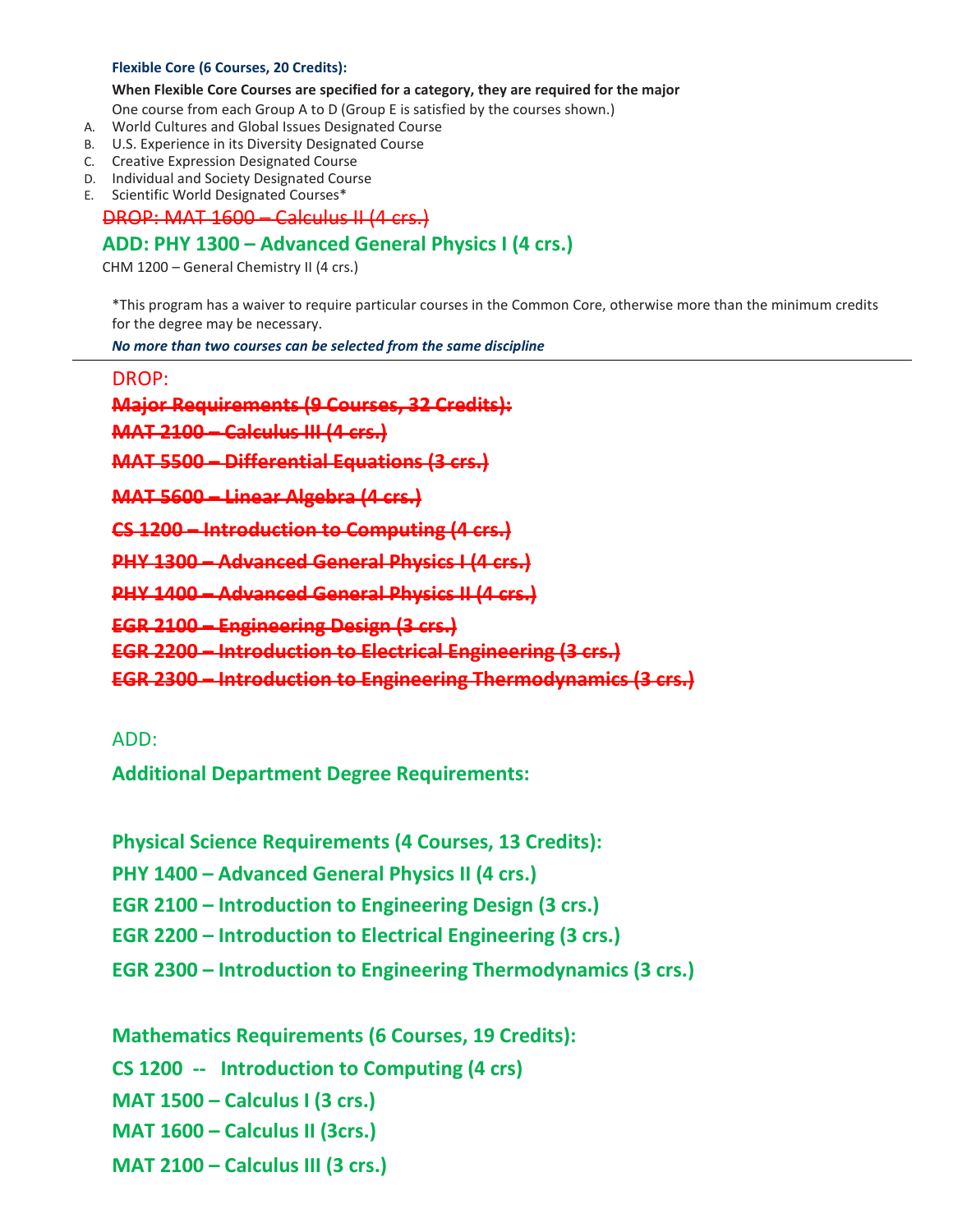**MAT 5500 – Differential Equations (3 crs.)** 

**MAT 5600 – Linear Algebra (3 crs.)** 

**Electives:**

DROP: 0 to 4 credits sufficient to meet required total of 66 to 70 credits

Add: 0 credits

**TOTAL CREDITS:** DROP: **66 to 70** ADD: **65**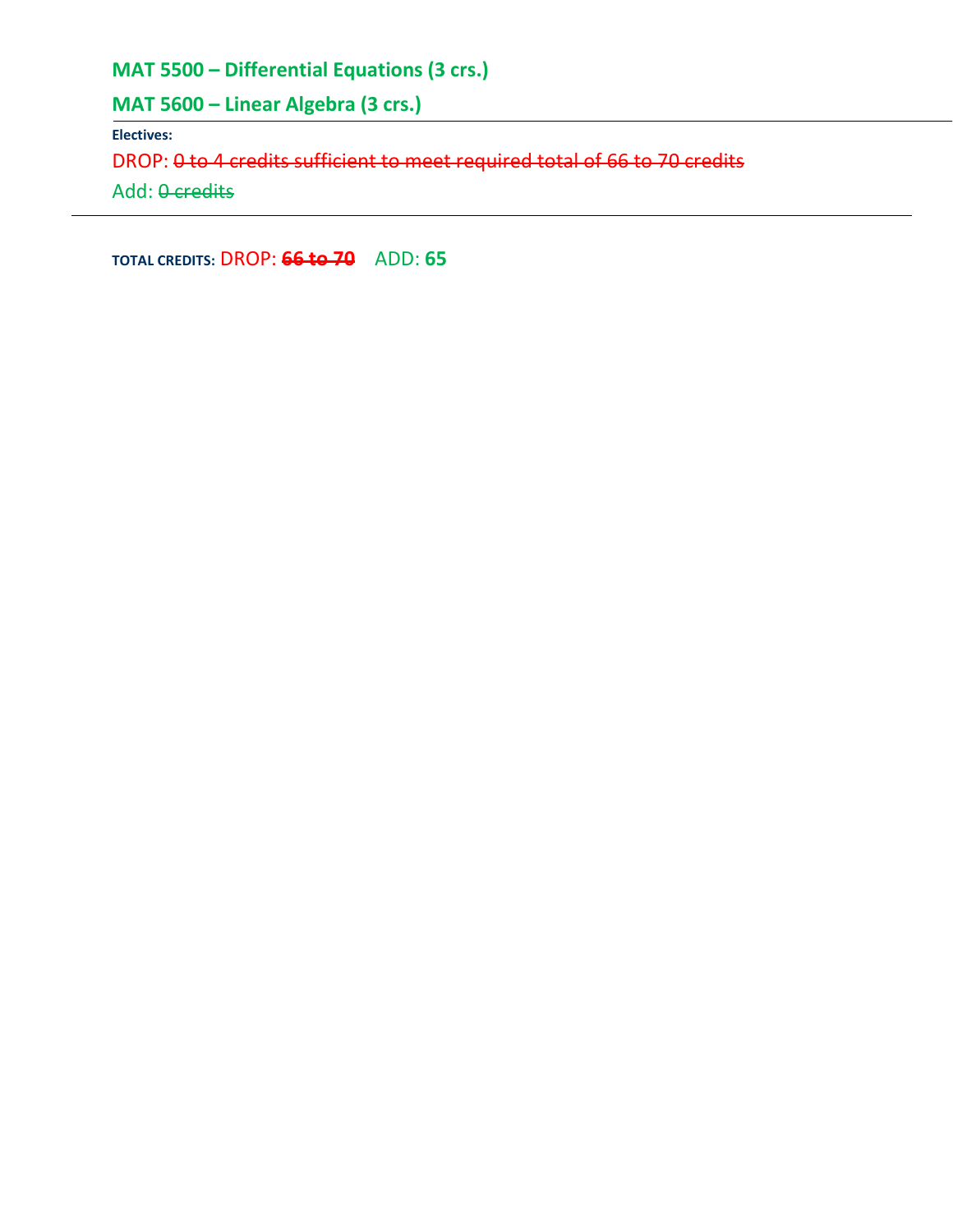## **PROPOSED**

### **A.S. ENGINEERING SCIENCE**

ACADEMIC DEPARTMENT: Physical Sciences

HEGIS: 5609.00 PROGRAM CODE: 87212 CHAIRPERSON: Dr. John Mikalopas

OFFICE LOCATION: S-243 TELEPHONE: (718) 368-5746

The curriculum presented here applies to students who started the major in Fall 2017 or Spring 2018. If you enrolled as a matriculant prior to that, please see the *College Catalog* for the year you started the major as a matriculant for the curriculum requirements that apply to you.

### *Consultation with the Program Advisor is required.*

### **Learning Outcomes:**

Upon successful completion of the Engineering Science degree program requirements, graduates will:

- 1. employ mathematics, science, and computing techniques to support the study and solution of engineering problems
- 2. understand the principles and methods of engineering
- 3. demonstrate practical skills in modern laboratory techniques, methods, instrumentation, and data analysis
- 4. communicate clearly their understandings of engineering and of their specific activity in the field orally and inwriting
- 5. understand the importance of professional and ethical responsibilities of engineers
- 6. recognize environmental constraints and safety issues in engineering
- 7. exhibit good teamwork skills and serve as effective members of teams
- 8. be prepared for a lifetime of continuing education

### **College Requirements:**

Successful completion of CUNY Assessment Tests in Reading, Writing, and ACCUPLACER CUNY Assessment Test in Math with passing examination scores, unless otherwise exempt, or developmental courses may be required.

### **Civic Engagement Experiences:**

Two (2) Civic Engagement experiences satisfied by Civic Engagement Certified or Civic Engagement Component courses or approved outside activity.

### **Writing Intensive Requirement:**

One (1) Writing Intensive course in any discipline is required. Participation in a Learning Community that includes ENG 1200 or ENG 2400 also satisfies this requirement.

### *Refer to course descriptions for prerequisite, corequisite and/or pre-corequisite requirements*

### **Required Core (4 Courses, 13 Credits):**

**When Required Core Courses are specified for a category, they are required for the major**

ENG 1200 Composition I (3 crs.)

ENG 2400 Composition II (3 crs.)

Mathematical & Quantitative Reasoning Course\*

Mathematical & Quantitative Reasoning Course\* – MAT 9900 Pre-Calculus (3 crs.)

Life & Physical Sciences Course\* - CHM 1100 – General Chemistry I (4 crs.)

\*This program has a waiver to require particular courses in the Common Core, otherwise more than the minimum credits for the degree may be necessary.